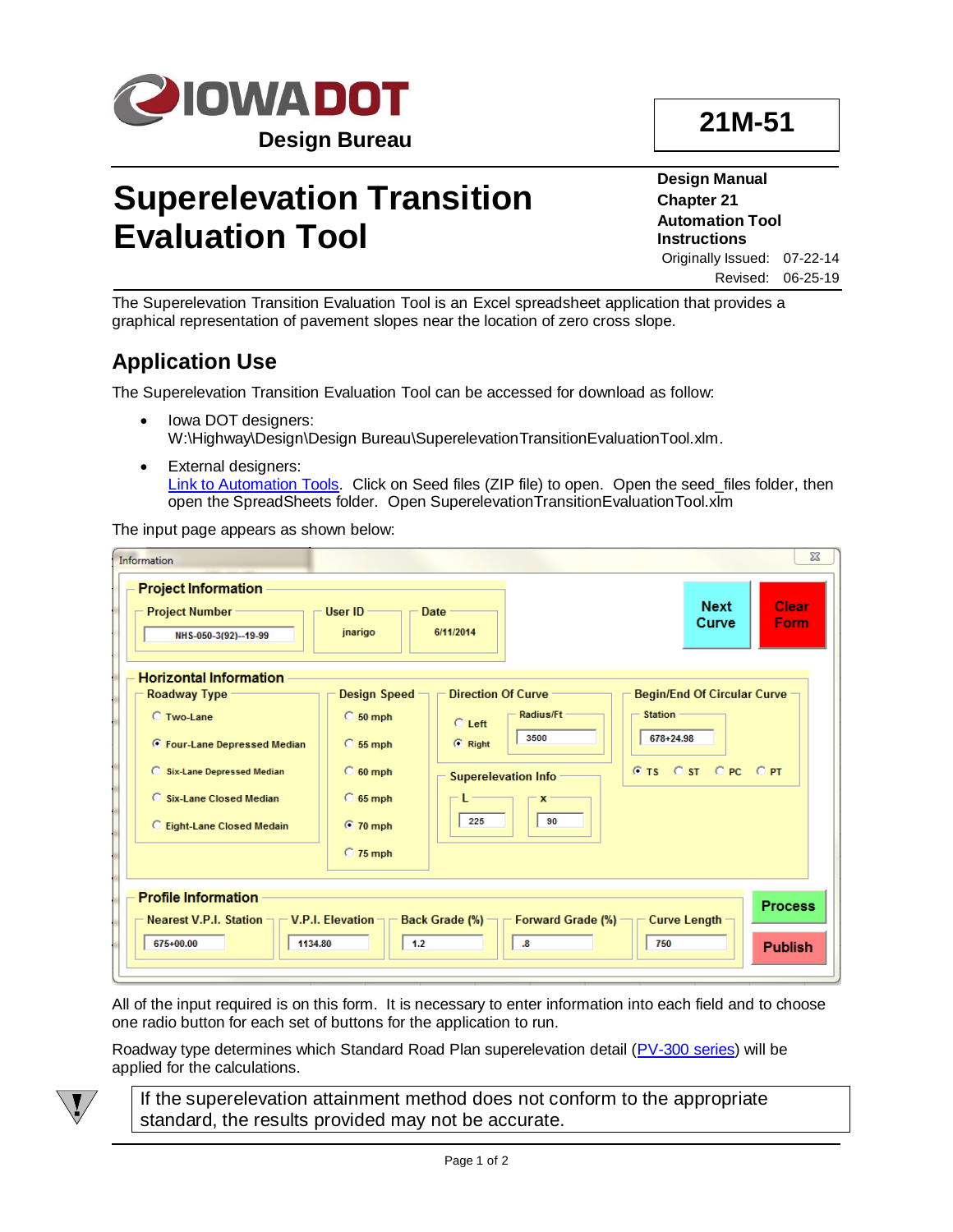Radius and curve length values are entered in measurements of feet.

Stationing can be entered with or without the plus (+).

Grade information should be provided as a percentage; e.g., 4.5 for + 4.5% grade.

Once all the information is input, the designer selects the **Process** button.

This evaluation should be completed separately for each end of all curves.

#### **Procedure**

The location of zero cross slope is calculated based upon the PV-300 standard road plan corresponding to the roadway type chosen and geometric information provided. The application calculates elevations on a two-foot grid and determines the nominal resultant slope of each panel near the zero cross slope location. Any highlighted area should prompt further review or modification to the design.

#### **Output**

Based upon the information provided, the analysis will select the appropriate standard and provide a graphical display similar to Figure 1.



Areas highlighted red have a surface slope of less than 0.3%; yellow indicates a surface slope of 0.3 to 0.5%. Ideally, the profile will be modified such that all slopes are greater than 0.5% which allows some tolerance for construction imperfections.



**Figure 1:** Graphic output.